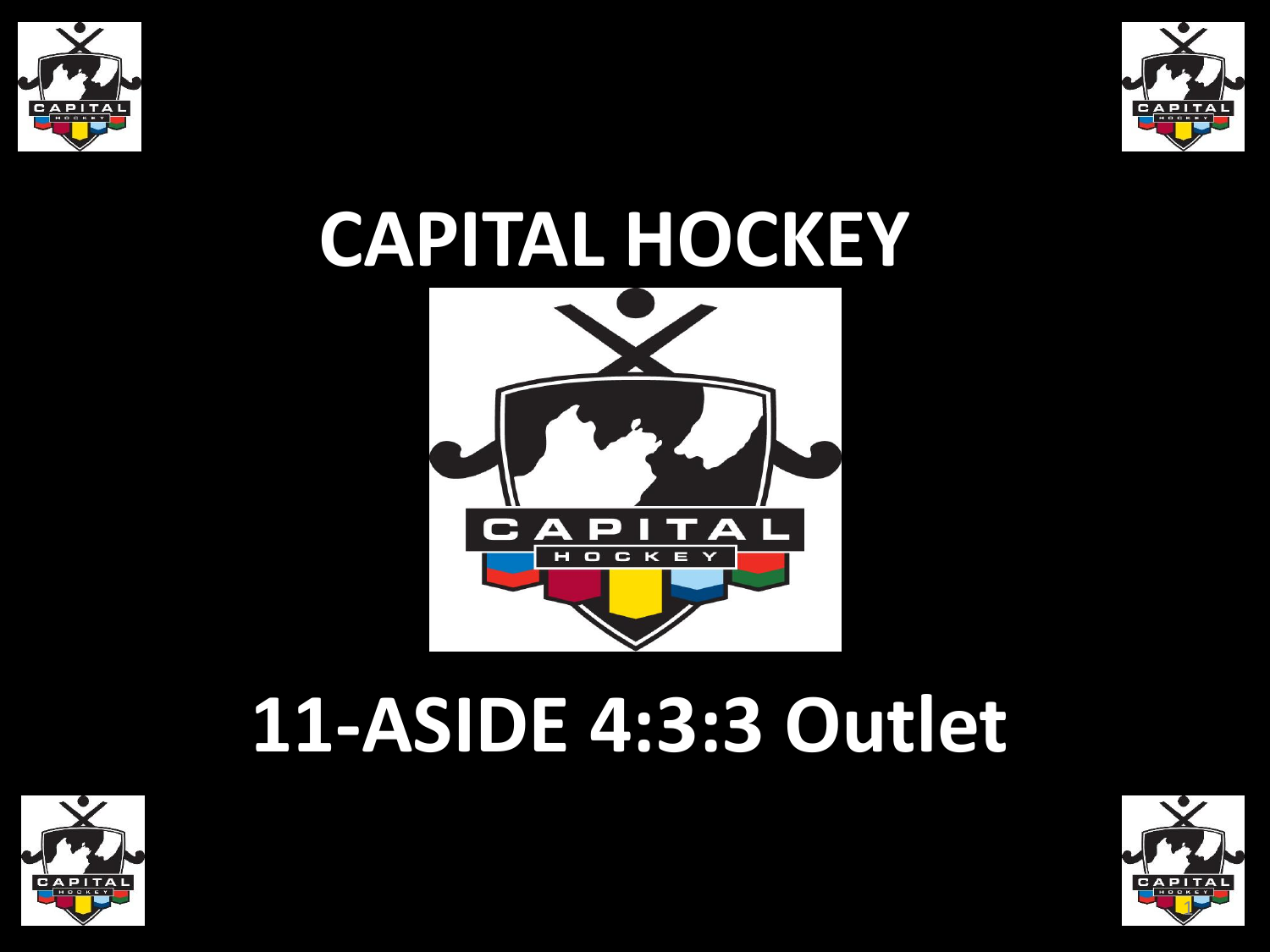





• 4 Defenders at the back (RD,CD,FM & LD) plus one central hub (DM) working with CD & FM in triangle

• RD & LD positioned on outside of opposition shape and looking to receive the ball beyond the height of the opposition striker

• 2 Attacking Midfielders (AM) provide height and width

• 3 Strikers working as a unit with a deeper CS contact point and the RS & LS providing height and width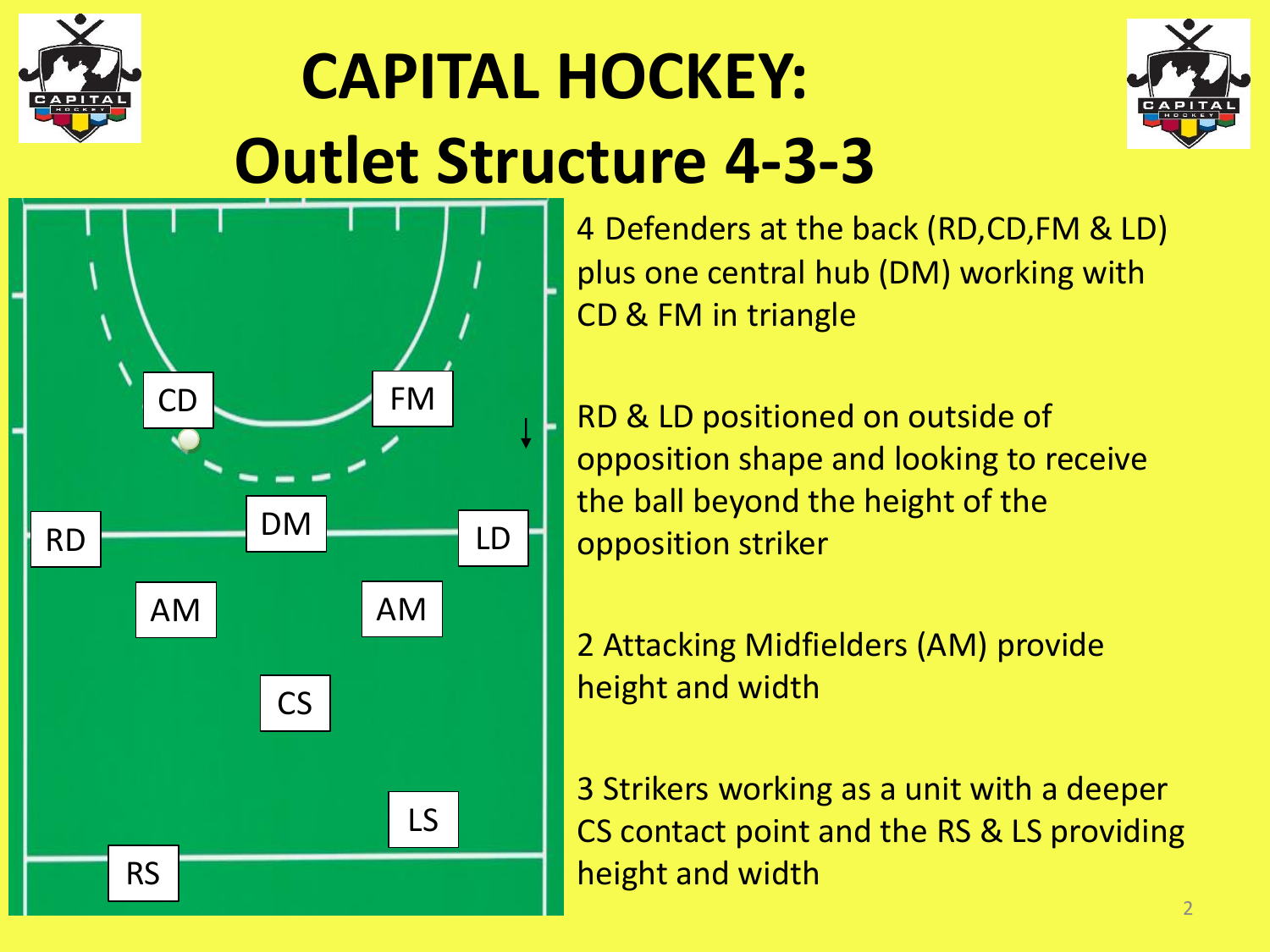

### **CAPITAL HOCKEY:**



#### **Outlet Structure 4-3-3 cont**

- Movement of the ball around the back to find space before launching forward
- Requires the ball speed to move faster than the opposition's ability to run **laterally**
- Requires defenders to recognise opposition shape and reposition themselves wider of the opposition striker line so they can receive the ball outside the opposition strikers
- Ball speed and mode of passing is very important
- Encourage long distance push pass between one pair of defenders for U13 agegroup. Sweep can be used if accurate
- Extension skip ball (ball which skips a defender in the movement around the back eg RD to FM or LD to CD. Becomes 2 passes instead of 3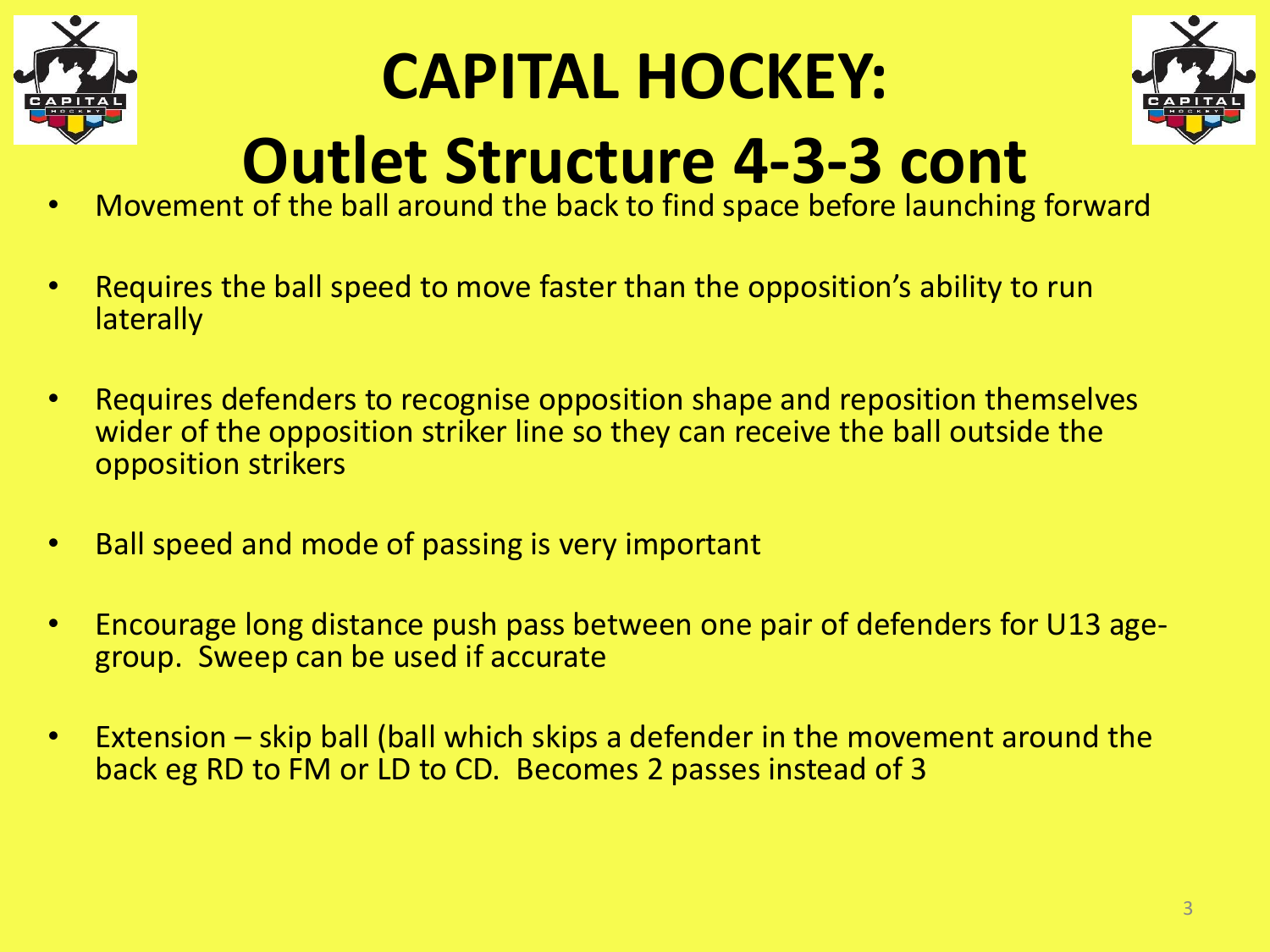

#### **CAPITAL HOCKEY:**



#### **Outlet Structure 4-3-3 cont**

- Pre-scanning before you receive the ball so you know if you can receive open (without opposition pressure) or closed (with opposition pressure) and so you know where your next pass is going
- Slight positional readjustment backwards once you have made a pass to be a support pass if needed
- It is the role of the Right or Left Defender to tuck in when ball is not on their side of the field so as to provide cover defence (seesaw motion)
- Right and Left Defender must have an awareness of where the ball is as they must be wide if the ball is moving to their side or tucking in if moving to the other side
- In hockey we call the side the ball is on "Ball Side" and the side the ball is not on "Help Side". It is called Help Side so that that players on the Help Side of the field can tuck in and protect the middle of the field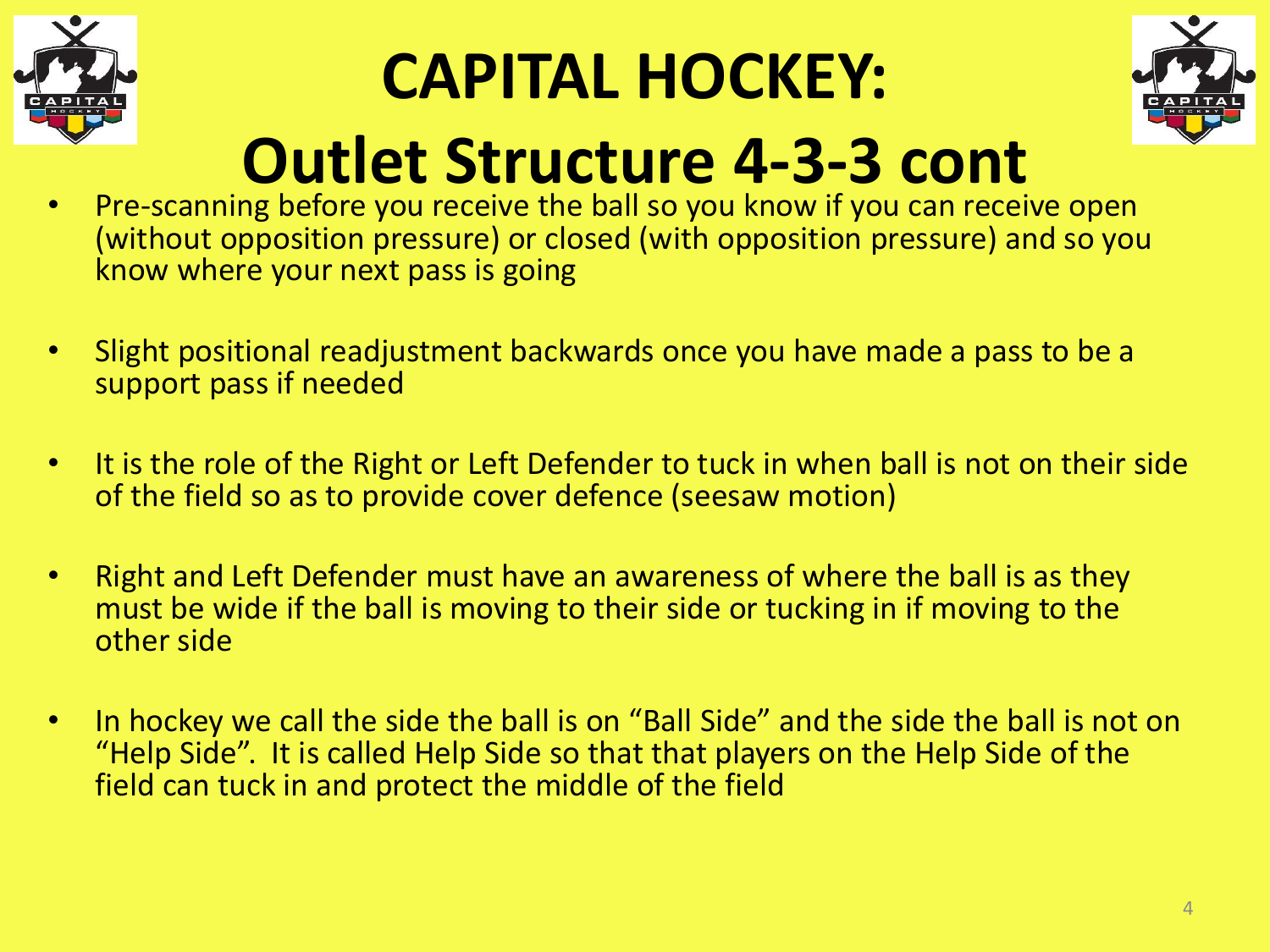





• **Example of Tucking In:**

• RD has passed the ball to CD and CD has passed the ball to the FM and RD has started to tuck in slightly towards the middle in case the ball gets turned over by the opposition and there is a need to protect the goal quickly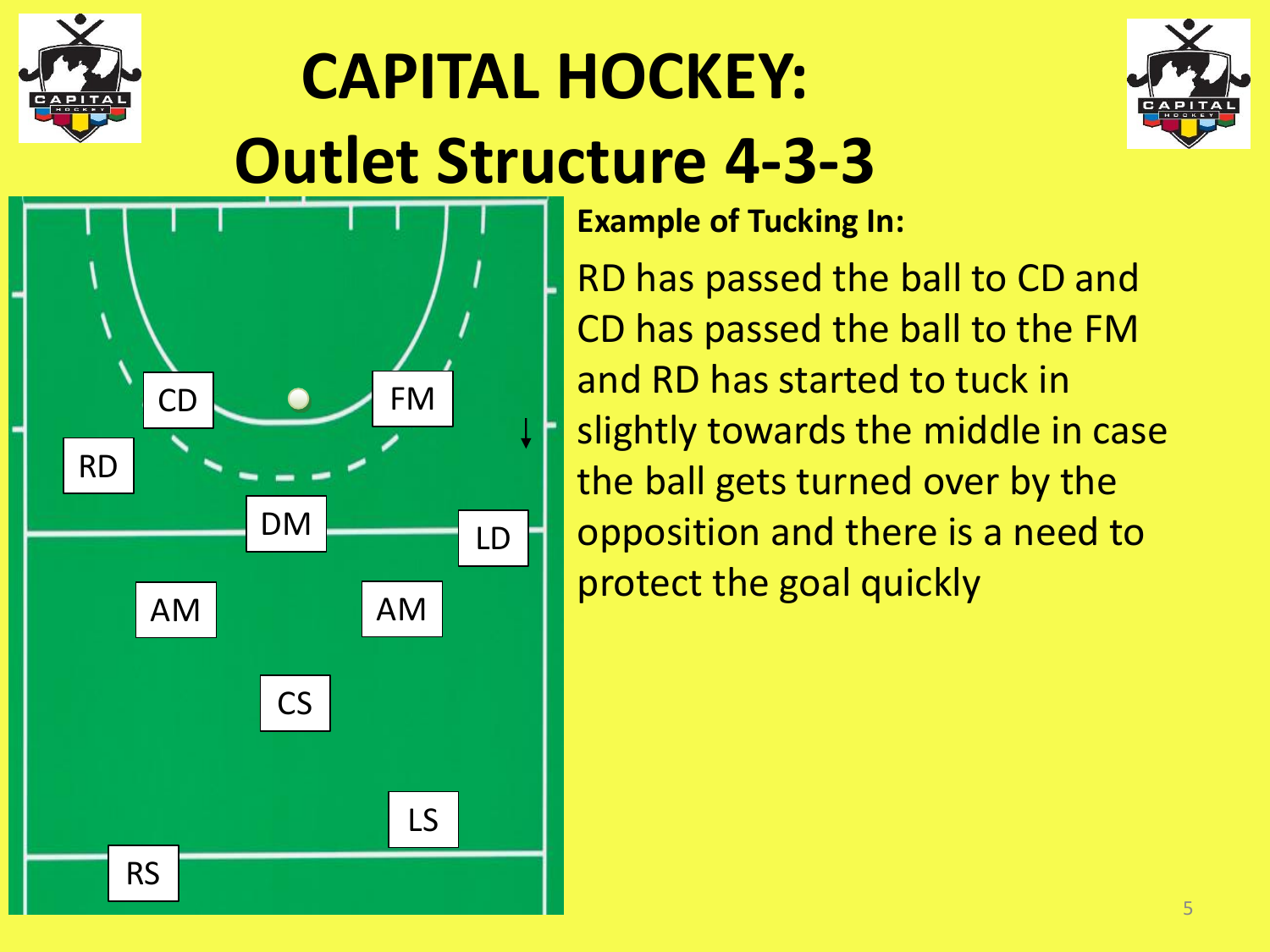





• **Example of a Skip Ball:**

• RD has skipped the pass to the CD and passed directly to the FM to quicken the transfer around the back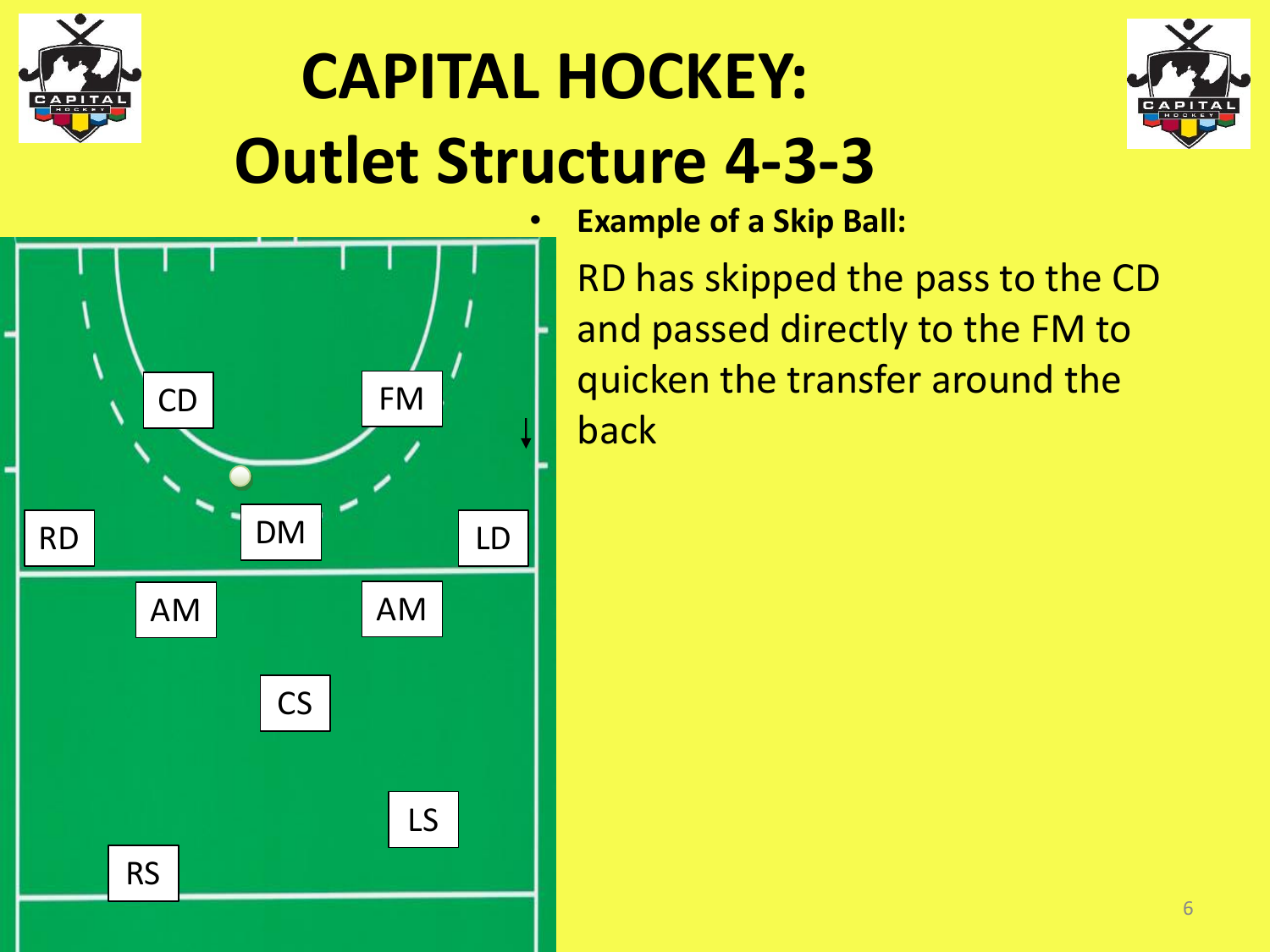





#### • **Example of a Ball Side & Help Side:**

The CD has the ball, therefore the Ball Side is the Right Hand Side of the field and the Left hand side of the field is the Help Side.

If the CD passes the ball to the RD, the LD, AM and LS will tuck in to protect the middle if the ball is dispossessed.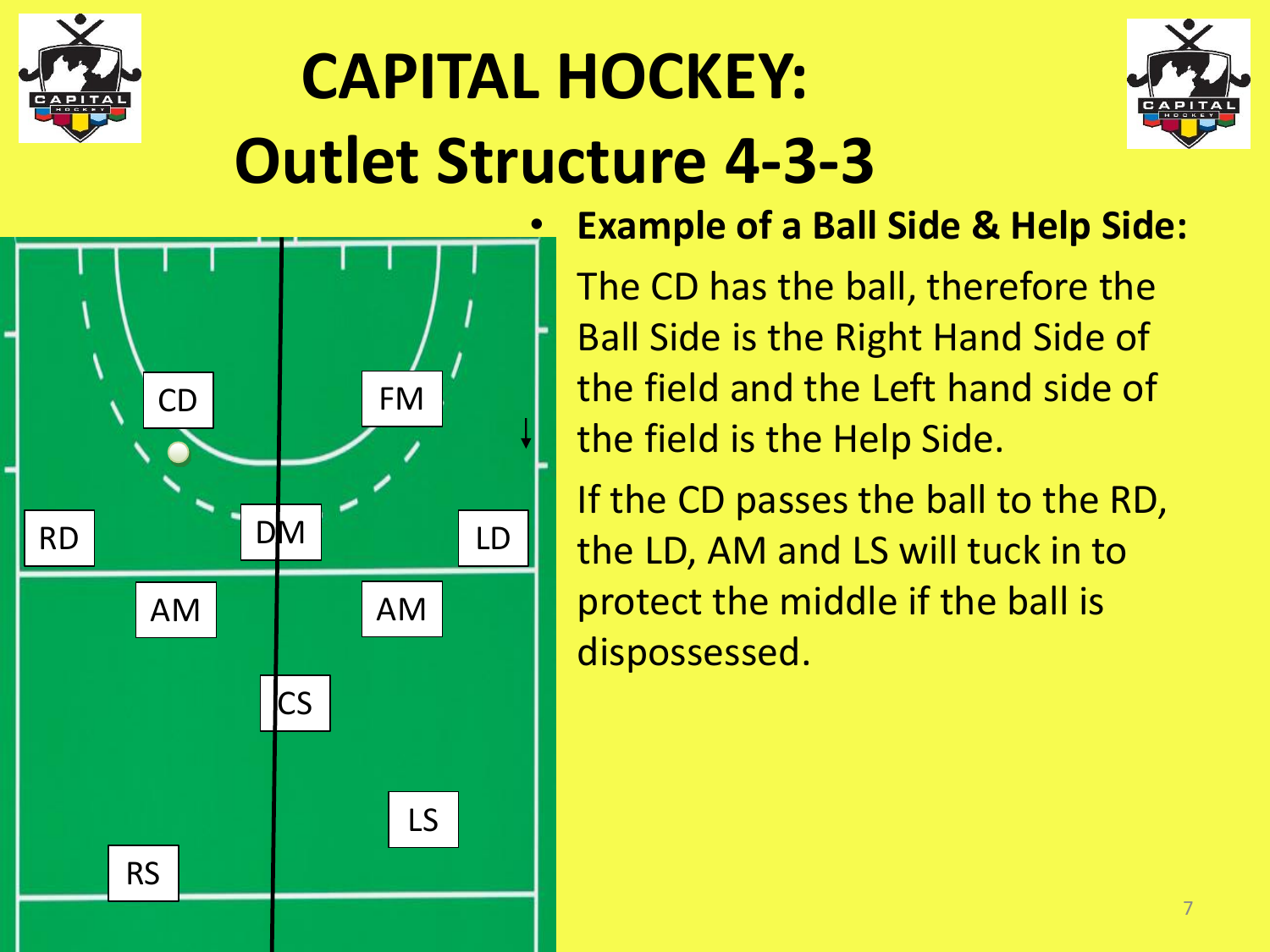





#### • **Example of a Ball Side & Help Side:**

If the CD passes the ball to the RD, the FM, LD, AM and LS will tuck in to protect the middle in case the ball is dispossessed.

The DM moves over to the ball side to provide a support pass to the RD

The AM on the ball side offers a support pass to the RD

The AM and the DM are a triangle passing option for the RD

The RS moves up the line to receive a pass from the RD

If we retain possession and launch an attack down the right hand side, the LS is in a good position close to the opposition circle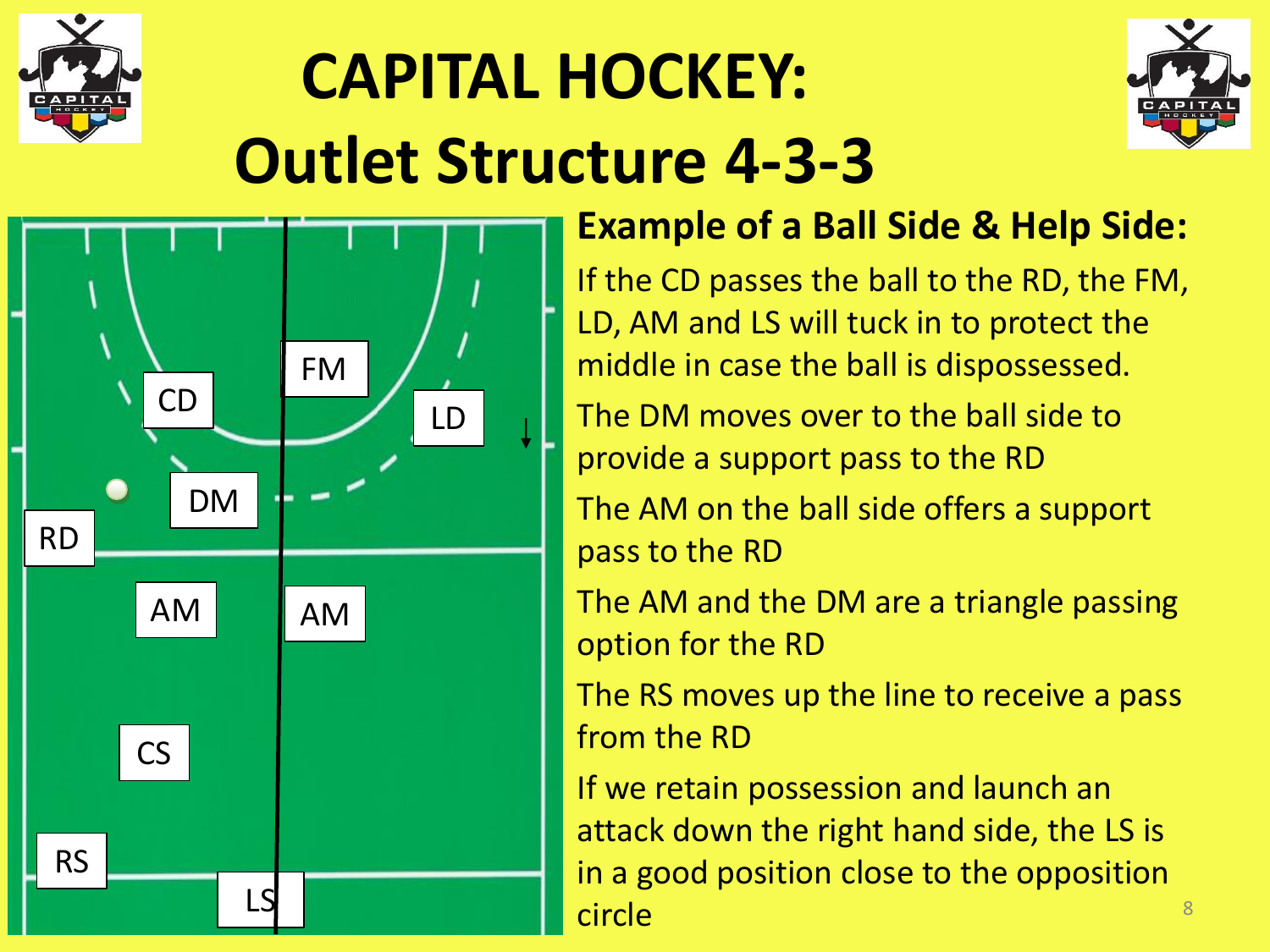





#### • **Example of a Ball Side & Help Side:**

• A more attacking option has the CS receive the ball on the side-line, allowing the RS to move to an even greater attacking position on the baseline/T-spot and the LS to take